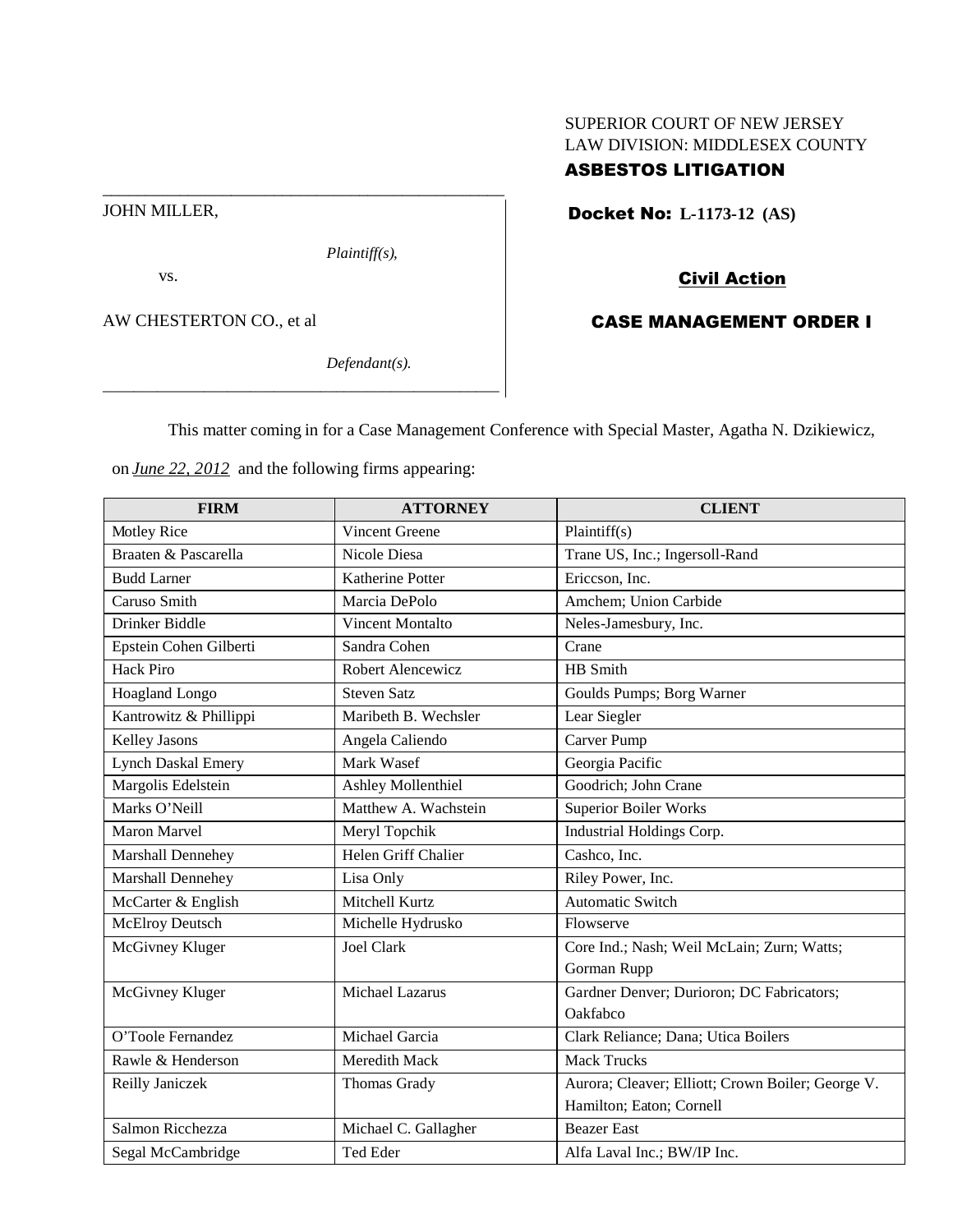| Smith Abbot        | Mark Debrowski      | Pneumo Abex                           |
|--------------------|---------------------|---------------------------------------|
| Speziali Greenwald | Michael Quinn       | General Electric; CBS; Foster Wheeler |
| Vasios Kelley      | Thomas J. Kelly Jr. | Armstrong International Inc.          |
| Wilbraham Lawler   | Tonya M. Harris     | Maremont; Greene Tweed; Buffalo Pumps |
| Wilson Elser       | Joseph A. Gallo     | Warren Pumps                          |

IT IS on this **25th** day of **June, 2012** *effective from the conference date;*

### ORDERED as follows:

Counsel receiving this Order through computerized electronic medium (E-Mail) shall be deemed by the court to have received a copy of the filed original court document. Any document served pursuant to this Order shall be deemed to be served by mail pursuant to *R*.1:5-2.

Defense counsel shall notify plaintiffs' counsel within thirty (30) days of the date of this Order if their client was incorrectly named in the Complaint. Counsel may be barred from raising this defense at a later time for failure to comply.

## **DISCOVERY**

| July 20, 2012      | Plaintiff shall serve answers to standard interrogatories, provide the information<br>required by paragraph VI.B.1.a. of the General Order, and shall advise<br>defendants whether the plaintiff is available for deposition and, if not, the reasons<br>therefore by this date. |
|--------------------|----------------------------------------------------------------------------------------------------------------------------------------------------------------------------------------------------------------------------------------------------------------------------------|
| August 3, 2012     | Defendants shall serve answers to standard interrogatories by this date.                                                                                                                                                                                                         |
| August 17, 2012    | Plaintiff shall propound supplemental interrogatories and document requests by<br>this date.                                                                                                                                                                                     |
| September 14, 2012 | Defendants shall serve answers to supplemental interrogatories and document<br>requests by this date.                                                                                                                                                                            |
| August 17, 2012    | Defendants shall propound supplemental interrogatories and document requests<br>by this date.                                                                                                                                                                                    |
| September 14, 2012 | Plaintiff shall serve answers to supplemental interrogatories and document<br>requests by this date.                                                                                                                                                                             |
| November 16, 2012  | Plaintiff depositions shall be concluded by this date. Plaintiff's counsel shall<br>contact the Special Master within one week of this deadline if plaintiff<br>depositions are not completed by this date.                                                                      |
| December 14, 2012  | Fact discovery, including depositions, shall be completed by this date. Plaintiff's<br>counsel shall contact the Special Master within one week of this deadline if all<br>fact discovery is not completed.                                                                      |
| December 14, 2012  | Depositions of corporate representatives shall be completed by this date.                                                                                                                                                                                                        |

 $\_$  ,  $\_$  ,  $\_$  ,  $\_$  ,  $\_$  ,  $\_$  ,  $\_$  ,  $\_$  ,  $\_$  ,  $\_$  ,  $\_$  ,  $\_$  ,  $\_$  ,  $\_$  ,  $\_$  ,  $\_$  ,  $\_$  ,  $\_$  ,  $\_$  ,  $\_$  ,  $\_$  ,  $\_$  ,  $\_$  ,  $\_$  ,  $\_$  ,  $\_$  ,  $\_$  ,  $\_$  ,  $\_$  ,  $\_$  ,  $\_$  ,  $\_$  ,  $\_$  ,  $\_$  ,  $\_$  ,  $\_$  ,  $\_$  ,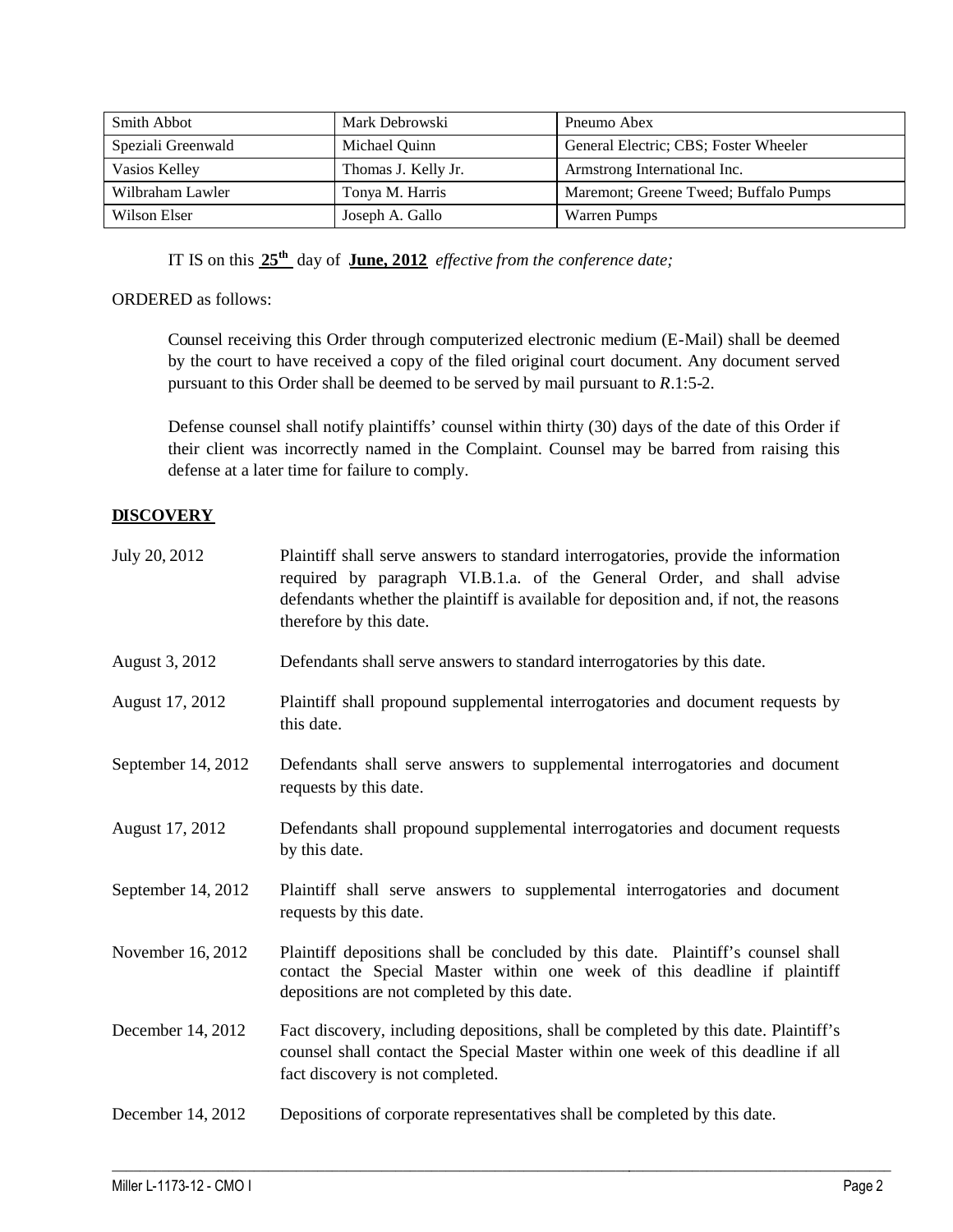### **EARLY SETTLEMENT**

December 28, 2012 Settlement demands shall be served on all counsel and the Special Master by this date.

#### **SUMMARY JUDGMENT MOTION PRACTICE**

- January 25, 2013 Summary judgment motions limited to product identification issues shall be filed no later than this date.
- February 22, 2013 Last return date for product identification summary judgment motions.

#### **MEDICAL DEFENSE**

| July 20, 2012     | Plaintiff shall serve a diagnostic medical report and any medical records in<br>plaintiff's possession by this date.                                                                                                                                                                                  |
|-------------------|-------------------------------------------------------------------------------------------------------------------------------------------------------------------------------------------------------------------------------------------------------------------------------------------------------|
| August 3, 2012    | Any defendant wishing to present a medical defense shall advise all counsel of its<br>intention by entering a Notice of Appearance of Defense Medical Counsel by this<br>date. Any defendant who does not file such an appearance by this date may be<br>foreclosed from asserting a medical defense. |
| December 28, 2012 | Plaintiff shall serve additional medical expert reports by this date.                                                                                                                                                                                                                                 |
| January 31, 2013  | The defense medical examination of plaintiff(s) shall be completed by this date.                                                                                                                                                                                                                      |
| March 22, 2013    | Defendants shall identify its medical experts and serve medical expert reports, if<br>any, by this date.                                                                                                                                                                                              |

#### **LIABILITY EXPERT REPORTS**

- March 22, 2013 Plaintiff shall identify its liability experts and serve liability expert reports or a certified expert statement by this date or waive any opportunity to rely on liability expert testimony.
- April 19, 2013 Defendants shall identify its liability experts and serve liability expert reports, if any, by this date or waive any opportunity to rely on liability expert testimony.

#### **ECONOMIST EXPERT REPORTS**

- March 22, 2013 Plaintiff shall identify its expert economists and serve expert economist report(s), if any, by this date or waive any opportunity to rely on economic expert testimony.
- April 19, 2013 Defendants shall identify its expert economists and serve expert economist report(s), if any, by this date or waive any opportunity to rely on economic expert testimony.

 $\_$  ,  $\_$  ,  $\_$  ,  $\_$  ,  $\_$  ,  $\_$  ,  $\_$  ,  $\_$  ,  $\_$  ,  $\_$  ,  $\_$  ,  $\_$  ,  $\_$  ,  $\_$  ,  $\_$  ,  $\_$  ,  $\_$  ,  $\_$  ,  $\_$  ,  $\_$  ,  $\_$  ,  $\_$  ,  $\_$  ,  $\_$  ,  $\_$  ,  $\_$  ,  $\_$  ,  $\_$  ,  $\_$  ,  $\_$  ,  $\_$  ,  $\_$  ,  $\_$  ,  $\_$  ,  $\_$  ,  $\_$  ,  $\_$  ,